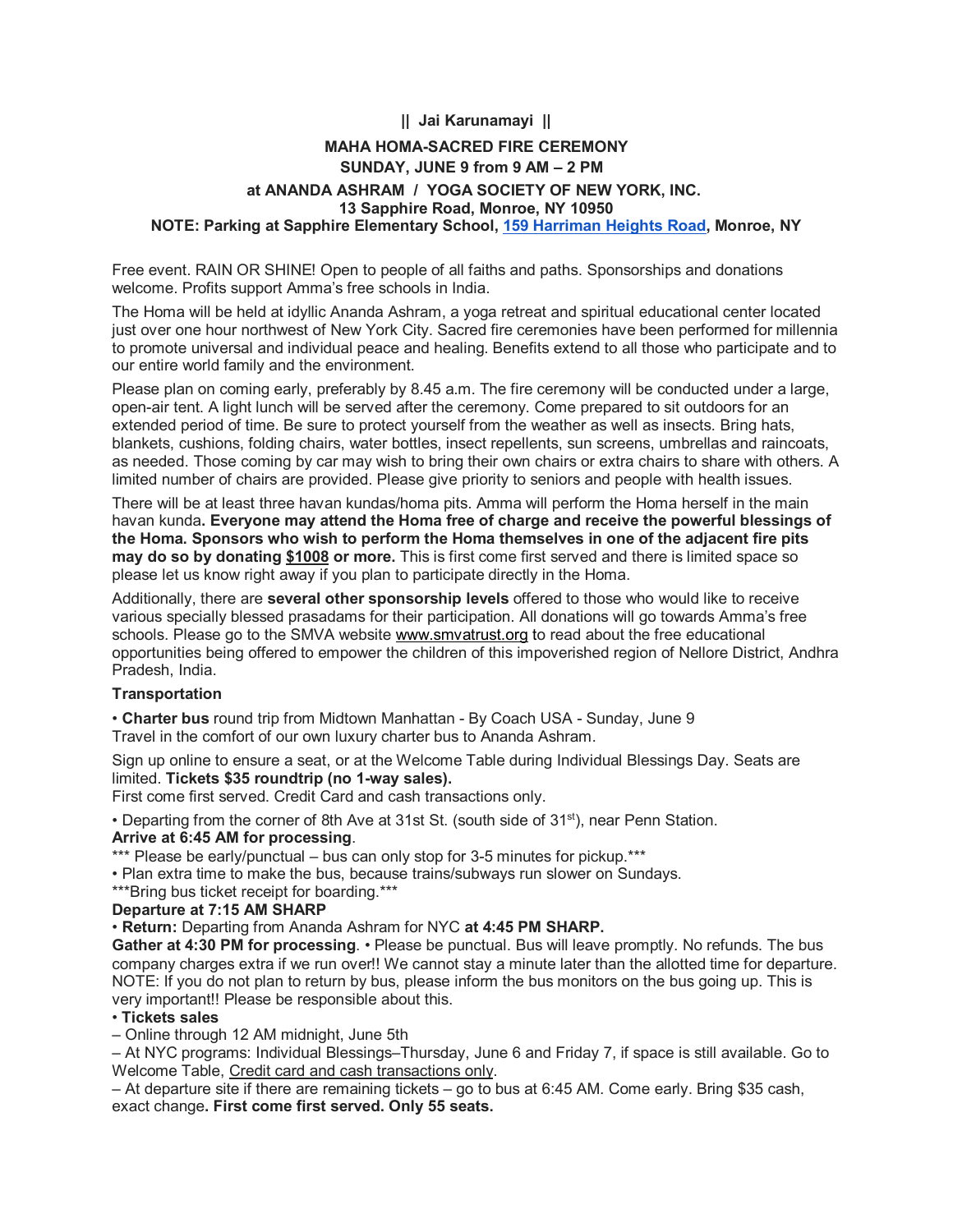## • **Public bus**

• Visit [www.shortlinebus.com](http://www.shortlinebus.com/) or phone [800 631 8405](tel:(800)%20631-8405) for bus schedules to and from Monroe. Tickets can be purchased in advance online. When booking, select route to Monroe Village, NY and call local taxi, Uber or Lyft for ride to Ashram.

• Shortline Bus ticket sales – 2<sup>nd</sup> Floor of North Building, Port Authority, 41<sup>st</sup> St. and 8<sup>th</sup> Ave., Manhattan.

Limited bus service to Monroe is available on weekends. For your convenience we recommend you reserve transportation on our private charter bus (details above).

• **Local taxi** in Monroe from Shortline Bus Terminal, 70 Millpond Parkway, Monroe to Ananda Ashram, 13 Sapphire Road, Monroe, NY 10950.

Beam's Taxi, phone [845 783 4444.](tel:(845)%20783-4444) 24-hour daily service, taxi \$10 / minivan \$15 to ashram. Village Taxi, phone [845 783 6112.](tel:(845)%20783-6112) Service Sun 7 AM -10PM, taxi \$10.

Uber and Lyft ride services are both also available in the area, now.

• **By Car.** Easily accessible. For directions see [www.anandaashram.org](http://www.anandaashram.org/)

## **Parking – IMPORTANT!!**

\*\*\*It is important to follow all parking and no parking signs posted at the Ashram, as well as these directions. Please do not double park. There is no street parking on Sapphire Road outside the Ashram or on village roads. \*\*\*That is a tow away zone!\*\*\* We regret that cars parked on the village roads may be towed at the owner's expense. Only service vehicles and cars of ashram overnight guests, handicapped or elderly guests or ashram staff are permitted to enter the grounds on Homa day. The driveway entrance/exit near the Homa site will not be accessible. Thank you for your cooperation!

## **Parking at Sapphire Elementary School [159 Harriman Heights Road, Harriman, NY](https://maps.google.com/?q=159+Harriman+Heights+Road,+Harriman,+NY&entry=gmail&source=g)**

\*\*\*All cars must park in Sapphire Elementary School's parking lot, which is within easy walking distance. NOTE THAT THE PARKING COMES UP ON YOUR RIGHT BEFORE YOU TURN INTO SAPPHIRE ROAD!

## **Parking Directions at Sapphire Elementary School, [159 Harriman Heights Road](https://maps.google.com/?q=159+Harriman+Heights+Road&entry=gmail&source=g)**

1. Drive up Harriman Heights Road. Near the top of the hill, a few hundred feet before reaching Sapphire Road, Sapphire Elementary School will be on the right. (The entrance also has a sign for Harriman Learning Center.)

2. Turn right into the Sapphire Elementary School driveway.

3. Bear right within the school driveway and park 'toe-in' (not parallel to curb) to fill the spaces on the right side of the lot. Additional parking is available in back of the school.

 \*\*4. Do **not** park in the section to the left of the driveway entrance circle. That area is reserved for the Homa's NYC charter bus.

## **Walking Directions from Sapphire Elementary School to Homa at Ananda Ashram**

1. Go to the end of the School driveway and turn right onto Harriman Heights Road.

2. Continue to walk .1 (1/10th) mile. Turn left onto Sapphire Road.

 3. Continue .05 mile on Sapphire Road, then enter the first driveway on the left. Event signage will be posted.

 4. Follow the large U-shaped main driveway, passing various internal 'sub'-driveways that branch off to other ashram buildings.

 5. Continuing around the main driveway to the opposite side of the 'U,' you will find the large, white Main House. The Homa site is on the lawn in front of the house. Welcome!

**If you are arriving by cab,** please have the driver let you off on Sapphire Road at the first driveway on your left and follow the driveway to the large white house and white tent around the U of the main driveway.

## **Volunteers**